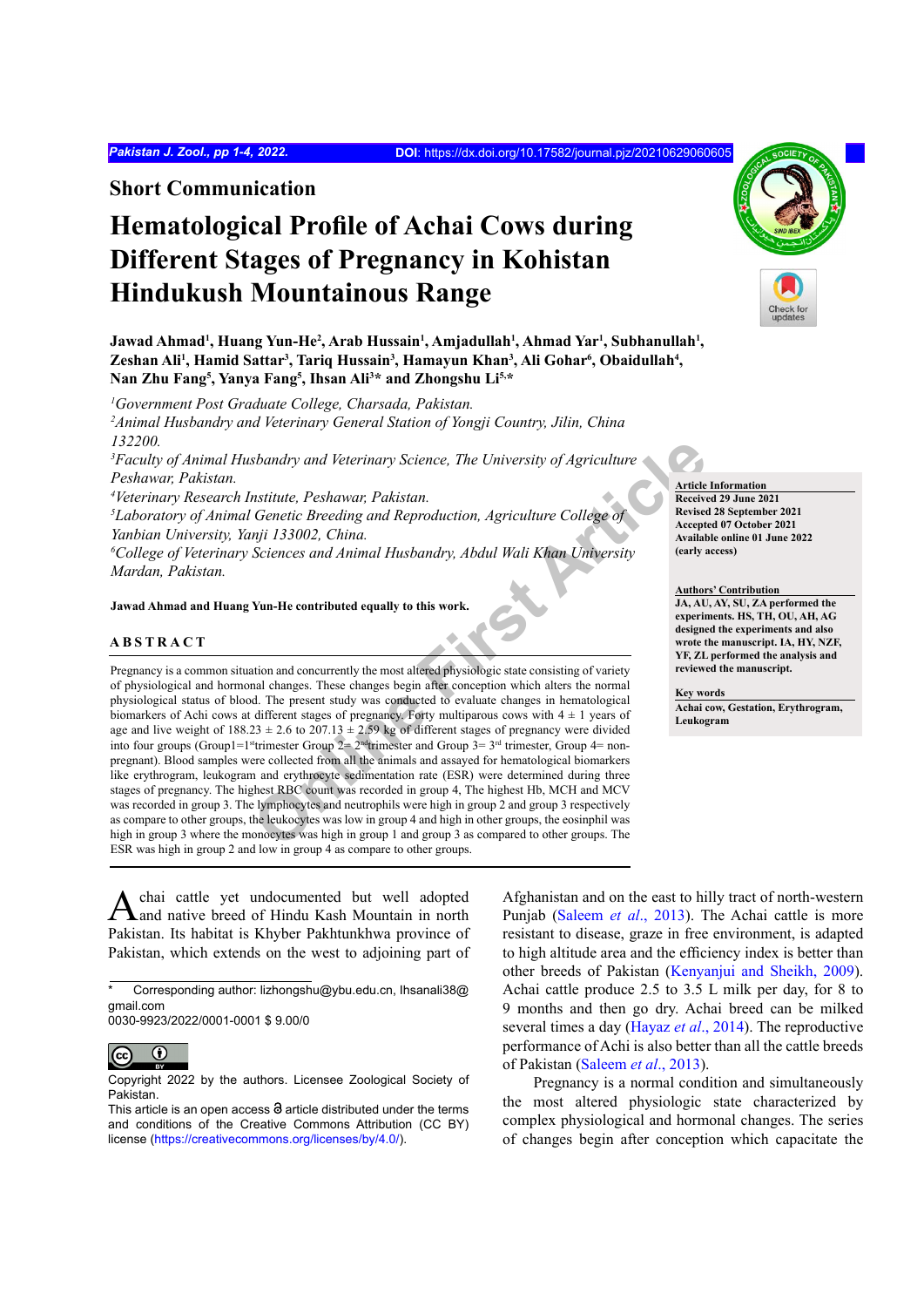female to adapt to the pregnant state and to aid fetal growth [\(Shagana and Pradeep, 2018\)](#page-3-3).

Blood is an important biological fluid the hematologic and biochemical profile of which can be altered with specific physiologic and pathologic conditions ([Abdul-](#page-3-4)[Rahaman](#page-3-4) *et al*., 2018). Studies of blood components can be used for monitoring physiological changes occurring in animals. Several studies have described the effect of pregnancy on hematological profile of farm animals [\(Marcos](#page-3-5) *et al*., 2019; [Gravena, 2010\)](#page-3-6). The present study was aimed to examine the alterations in hematological parameters in healthy females of Achai cattle breed during the first, second and third period of pregnancy.

# *Materials and methods*

For the present study, 40 Achai cows comprising of 10 non-pregnant and 30 pregnant cows were selected for a period of 30 days from Achai Cattle Conservation Farm Munda (Lower Dir), Khyber Pakhtunkhwa. The 30 pregnant cows were again divided into three groups, each of 10, based on their stages of gestation *viz* early pregnancy (1-3 months), mid pregnancy (4-6 months) and late pregnancy (7 months). They were given good quality seasonal green fodder and concentrate (10% and 1.5%) every day. A supply of clean water was also ensured to the cattle.

A total of 5 ml blood was collected from each cow in vacutainer anticoagulant containing tube (455036 greiner bio-one) by inserting 22-gauge needle coupled with 10 ml syringe (Lot No 20200622 Shifa disposable syringes) at  $30^{\circ}$  into the jugular vein and analyzed by Sysmex XP-100 hematology analyzer (SCS-1000 Pelican Medical systems, Kochi) for RBC, Hb, MCV, MCH, HCT, MCHC, leukocytes, lymphocytes, neutrophils, eosinphil, monocytes and ESR. Data was analyzed statistically by one way ANOVA.

## *Results and discussion*

[Figure 1](#page-1-0) shows erythrogram during different stages of pregnancy. High RBC count was observed in the non pregnant compared to the other stages. The Hb, MCV and MCH was high in third trimester as compared to other groups. There is no significant difference in the value of HCT and MCHC among the groups. From the result presented above it was discovered that the mean value of RBC in non- pregnant animal was highest than pregnant animals. During the course of gestation, no significant change was observed in the mean value of RBC from first, second and 3rd trimester. Moreover, the mean value of RBC in non pregnant group was high as compared to the others groups. In our study the variations in mean value of RBC correspond with the findings of [Roy](#page-3-7) *et al*.

[\(2010\)](#page-3-7) where the same trend of variations over the course of gestation has been reported in Sahiwal cow. From the above discussion, it is clear that pregnancy is dynamic process influencing the number of circulating erythrocytes. The decrease in the number of RBC during gestation as compared to non-pregnant animals is due to mobilization of circulating erythrocytes to fetal circulation and plasma volume expansion ([Al-Eissa and Saad, 2012](#page-3-8)). The mean values of Hb in 3<sup>rd</sup> trimester were found to be significantly higher than the  $1<sup>st</sup>$  and  $2<sup>nd</sup>$  trimester. From the [Figure 1,](#page-1-0) it can be seen that the mean value of Hb increases as pregnancy advances. The phenomenon can be correlated with physiologic compensatory response of pregnant dam to fulfill the oxygen demand of advancing pregnancy. As shown in Figure 1, the pattern of parallel increase of Hb was recorded as pregnancy advances. The valve of MCV and MCH was high in last stage of pregnancy and low in early stage and non pregnant animals. Non-significant variations in HCT and MCHC values were observed among all study groups.



<span id="page-1-0"></span>Fig. 1. Influence of the reproductive stage on the Erythrogram of Achai cows*.*

[Figure 2](#page-2-0) shows the leukocyte profile with variation in the total leukocyte count and in the absolute values of lymphocytes, neutrophils, eosinphil, and monocytes. The leukocytes were low in non pregnant group where the lymphocytes were high in the 2nd trimester and the neutrophils were high in 2nd and 3rd trimesters compared to other groups. The eosinphil was high in  $3<sup>rd</sup>$  trimester where the monocytes were high in  $1<sup>st</sup>$  and  $3<sup>rd</sup>$  trimester as compared to other groups. The number of lymphocytes was significantly higher in all stages of pregnancy as compared to non-pregnant animals. The mean values of lymphocytes were found to be significantly increasing from first to second trimester. However, there was a sharp decrease in the mean values of lymphocytes at the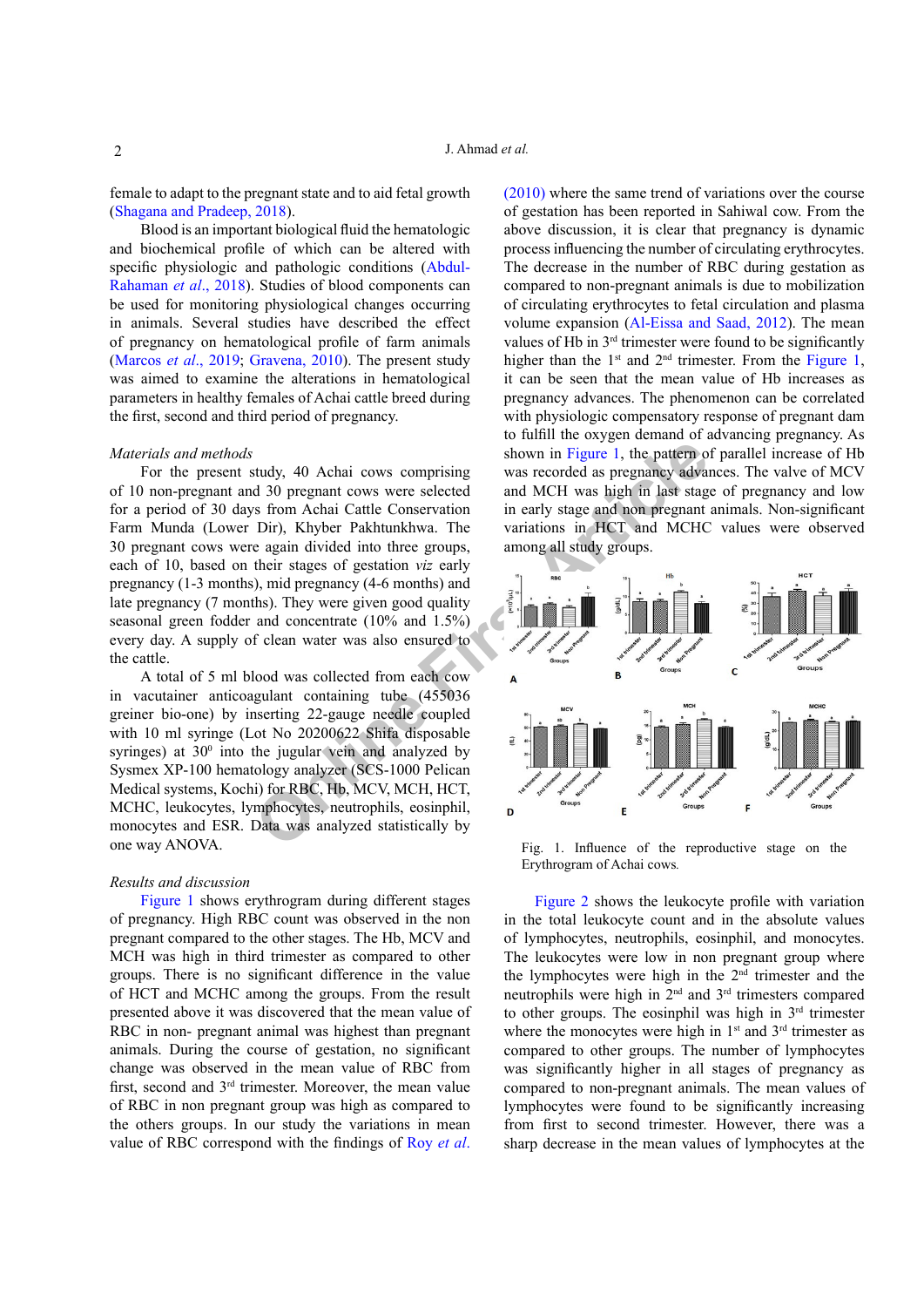end of 3rd trimester. In this study, variations in the mean values of lymphocytes over the length of gestation are in agreement with findings of Marcos and its colleagues that decrease in the mean value of lymphocytes in advanced pregnancy can be correlated to elevated stress due to high concentration of adrenocorticoids produced by pregnant cow and growing fetus [\(Marcos](#page-3-5) *et al*., 2019). The number of circulating neutrophils was found to be significantly increasing with advancing pregnancy. The highest mean value of neutrophils was found in the  $3<sup>rd</sup>$  trimester of pregnancy. The neutrophils are the first line of defense in all inflammatory immune responses of animals and hence the increase in the number of neutrophils over the length of gestation can be correlated to the maternal immune response. The immune response of pregnant cows is triggered due to cytokine production by conceptus during implantation and placentation (Muller, 2019; Saut and [Paulo, 2009](#page-3-9)).



<span id="page-2-0"></span>Fig. 2. Influence of the reproductive stage on the leukogram and erythrogram of Achai cows*.*

The mean values of monocytes were found to be highest in  $1<sup>st</sup>$  trimester followed by  $3<sup>rd</sup>$  trimester with the lowest being observed in 2nd trimester and non pregnant animal. The phenomenon can be correlated to normal physiological response of monocytes to inflammatory condition triggered by synthesis of chemical substance cytokine during implantation and placentation (Muller, 2019; Faas *et al*[., 2014;](#page-3-10) [Saut and Paulo, 2009](#page-3-9)).

A steady increase in the mean value of eosinphil from first to last trimester was observed. Similarly, the concentration of leukocytes was higher in pregnant animals as compared to non pregnant. There was a marked rise in the concentration of leukocytes in first trimester followed by a slight decrease and increase in 2nd and 3rd trimester, respectively. Leukocytosis is a physiologic response to inflammatory condition in normal pregnancy [\(Canzoneri](#page-3-11) *et al*., 2009). This upsurge is due to rise in the concentration of differential leukocytes count.

[Figure 3](#page-2-1) shows ESR in different stages of pregnancy as compared to the control. The high value was recorded in  $2<sup>nd</sup>$  trimester followed by  $1<sup>st</sup>$  and  $3<sup>rd</sup>$  trimester, where the low ESR value was recorded in non pregnant group. Elevated erythrocyte sedimentation rate (ESR) was observed in pregnancy as compared to non pregnant. The highest values were observed in 2<sup>nd</sup> trimester followed by 3<sup>rd</sup> trimester. These findings are in agreement with Mir *et al*[. \(2008](#page-3-12)), where highest values of ESR were reported in 2<sup>nd</sup> trimester of gestation. The increase in ESR is directly related to the levels of fibrinogen in the blood of pregnant dam. During pregnancy the levels of fibrinogen and fibrinolytic activity increases and decreases, respectively. Moreover, plasma volume expansion is a physiologic response in the course of normal gestation. All these factors favor rouleaux formation and hence result in increased ESR ([Priya](#page-3-13) *et al*., 2016).



<span id="page-2-1"></span>Fig. 3. The mean value ESR at different stages of pregnancy in Achi cattle breed.

# *Conclusion*

The present study shows that the RBC count is high in non pregnant animal, while the Hb, MCV, MCH, neutrophils, monocytes and eosinphil increase with advancing pregnancy. There is no significant difference in MCHC and leukocytes among the groups.

### *Acknowledgments*

All authors are grateful to the Laboratory of Pharmacology and Physiology at College of Veterinary Sciences and Animal Husbandry, Abdul Wali Khan University, Mardan (AWKUM) Khyber Pakhtunkhwa. This work is supported by National Natural Science Foundation of China (32060756).

#### *Statement of conflict of interest*

The authors have declared no conflict of interest.